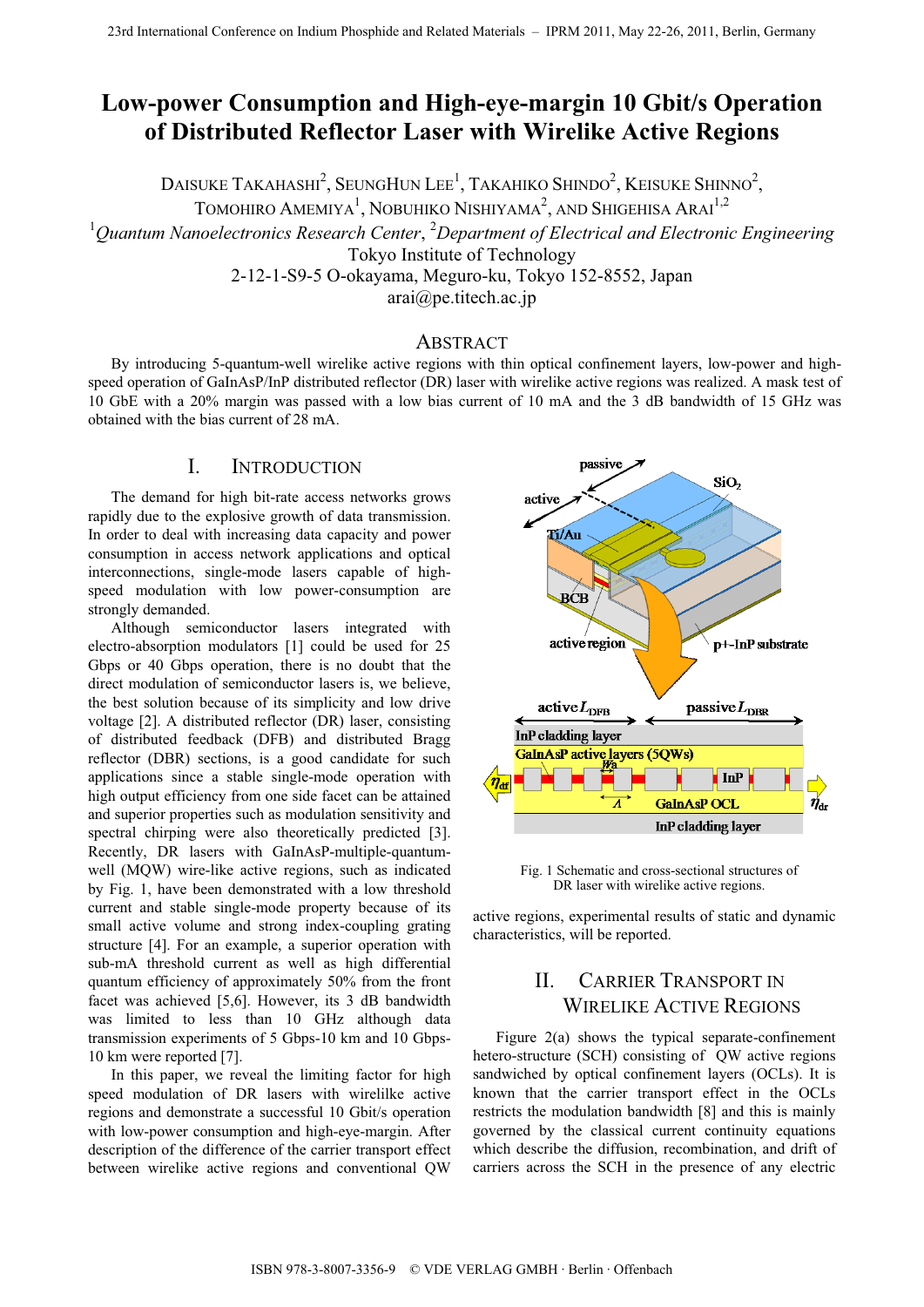

Fig. 2 Cross-sectional structures of (a) quantum-well and (b) wirelike active regions.

field. Eq. (1) shows the transport time  $t_{\text{ocl}}$  and 3dB frequency  $f_{3dB}$  from the current continuity equations [8]

$$
\tau_{OCL} = \frac{L_{OCL}^{2}}{2D_a},
$$
\n
$$
f_{3dB} = \frac{1}{2\pi\tau_{OCL}} = \frac{2D_a}{2\pi L_{OCL}^{2}},
$$
\n(1)

where  $L_{\text{OCL}}$  is the thickness of GaInAsP optical confinement layer (OCL) and  $D_a = 2D_n D_h/(D_n + D_h)$  is an ambipolar diffusion coefficient  $(D_n$  and  $D_h$  mean the diffusion coefficients of electrons and holes, respectively). It is known that 3dB bandwidth is inversely proportional to square of  $L_{\text{OCL}}$  and sensitive to the thickness of OCL.

As can be seen in Fig. 2(b), carriers in the OCL below the groove embedded with InP transport longer distance than  $L_{\text{OCL}}$ , hence an effective length,  $L_{\text{OCL EFF}}$  should be considered for DFB or DR lasers with wirelike active regions. However analytical expression of  $L_{\text{OCL EFF}}$  is difficult, we estimated the modulation bandwidth dependence of wirelike active regions by numerical calculation using the two-dimensional diffusion equation and discretized it by forward-time centered- space (FTCS) method. The two-dimensional diffusion equation is expressed by,

$$
\frac{\partial T(x, y, t)}{\partial t} = D_{\text{h}} \frac{\partial^2 T(x, y, t)}{\partial x^2} + D_{\text{h}} \frac{\partial^2 T(x, y, t)}{\partial y^2}
$$
(2)

where  $T(x, y, t)$  is the carrier density at position  $(x, y)$  and time *t*. We calculated the diffusion of holes because the limitation of diffusion is dominated by holes due to the much smaller mobility of holes compared to that of electrons.

Figure 3 shows the calculated 3dB bandwidth dependence on the OCL thickness for various wire widths.



Fig. 3 3dB bandwidth dependence on various wire widths.

As can be seen, the 3dB bandwidth of DFB/DR lasers with wirelike active regions is lower than that of OWs, and the narrower the wire width becomes, the smaller the 3dB bandwidth is. Therefore, introducing thinner OCL thickness with the consideration of the balance of optical confinement factor and carrier transport is very important to achieve high speed and low power consumption DR lasers with wirelike active regions.

## III. EXPERIMENTAL RESULTS AND DISUCUSSION

According to the calculated results, we designed DR lasers with thin OCLs of 40nm for the active region wire width of the DFB section of 120 nm to enable the 3dB bandwidth of around 15 GHz. With this OCL thickness, the optical confinement factor was 0.95%/well, which is slightly lower than our previous structure (1.1%/well). Fabricated DR laser had the wirelike active region width of 115 and 80 nm in the periods of 242.50 and 243.75 nm, respectively, for the DFB and the DBR sections. In addition to this, an initial wafer of 5 QWs was used for high D-factor and modulation speed in this work while the previously reported DR lasers utilized 2QWs for lowthreshold-current operations [5]. A low dielectric-constant material of Benzocyclobutene (BCB) was placed below the electrode pad (80 μm diameter) so as to obtain a high bandwidth limited by parasitic constant.

Figure 4 shows the current-light output (*I*-*L)* characteristic of the fabricated DR laser with uniform grating structure. Both facets were just cleaved and no facet coating was carried out. Under a room temperature continuous-wave (RT-CW) condition, a threshold current  $(I<sub>th</sub>)$  of 3.0 mA and a high differential quantum efficiency from the front facet ( $\eta_{df}$ ) of 44% were obtained with the active DFB section length of 135 μm and the stripe width of 2.5 μm. Since the number of quantum wells was increased from 2 to 5 for high-speed modulation and the structure had slightly lower optical confinement factor, the threshold current was 2-3 times higher than that in our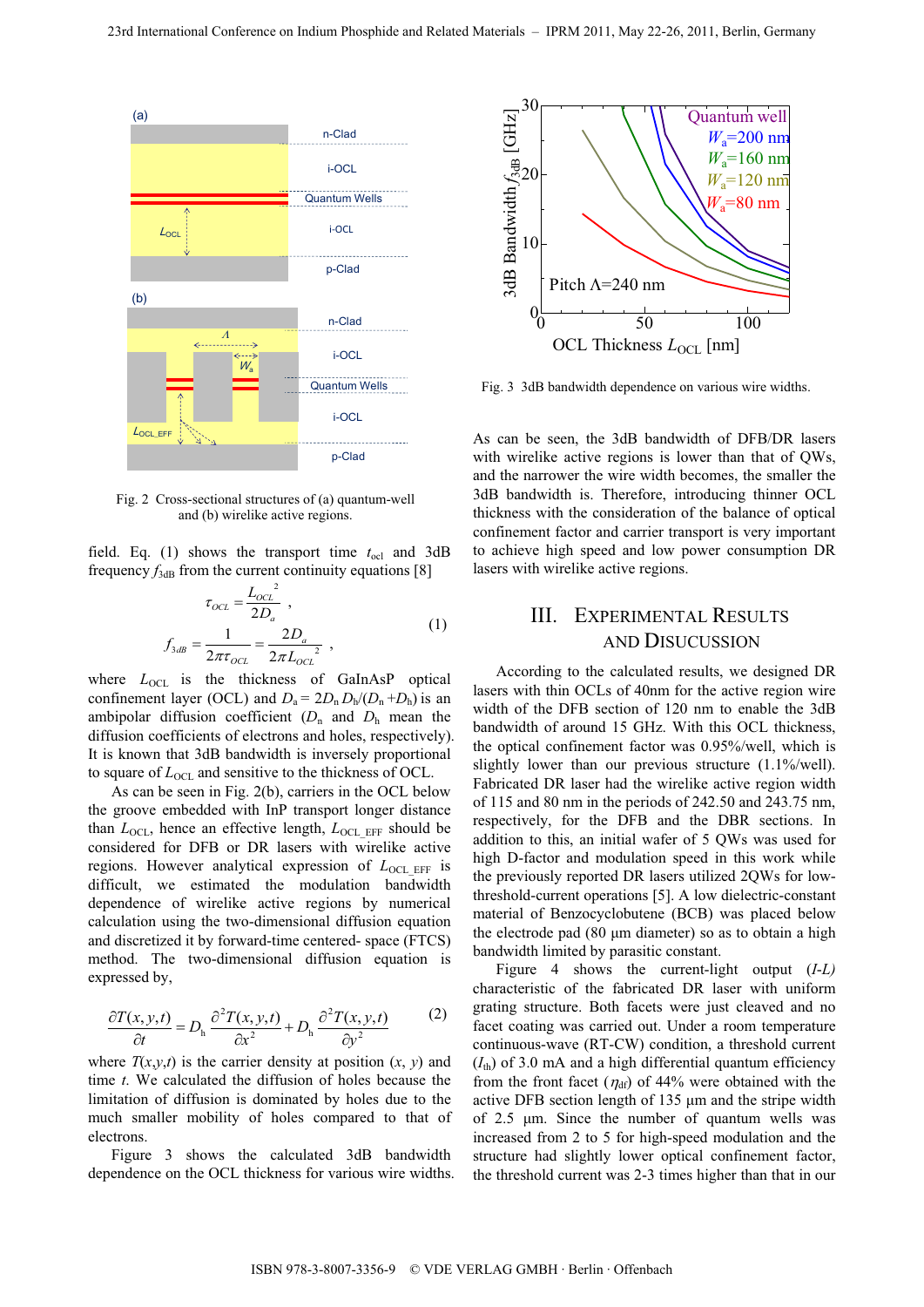

Fig. 4 Injection current-light output power (*I*-*L*) characteristic.

previous report [5]. Figure 5 shows the lasing spectrum under a RT-CW condition at a bias current of  $2I_{th}$ , where single-mode operation was obtained with the sub-mode suppression-ratio (SMSR) of 49 dB. Although the stopband was not clearly observed, the index-coupling coefficient of the grating was estimated to be approximately 400 cm-1 and the stopband was estimated to be 10 nm.

Dynamic characteristics were measured by relative intensity noise (RIN) and small-signal modulation response. Figure 6 shows the relaxation oscillation frequency *f*r dependence on the square root of bias current above threshold  $(I-I_{\text{th}})^{1/2}$ .  $f_{\text{r}}$  was measured from the peak frequency of intensity-noise spectrum to avoid the influence of the RC roll-off. The slope value of this *f*r was about 3.0 GHz/mA $^{1/2}$  which is very high among those reported for GaInAsP materials and is comparable to state-of-art AlGaInAs quantum-well lasers [2]. We believe this large value is attributed to the wirelike active regions because carriers are injected into almost a half of the grating period and contribute to increase the modal gain efficiently.

The small signal modulation response was measured for various bias currents as shown in Fig. 7. 3 dB frequency  $(f_{3dB})$  increased with increasing a bias current, and 3dB bandwidth of 15 GHz was obtained at a bias current of 28 mA. This bandwidth value agrees to that estimated for the OCL thickness of 40 nm and the wirelike active region width of 120 nm as shown in Fig. 3, while previously reported DR laser with the OCL thickness of 120 nm showed the 3dB bandwidth of only 5 GHz [7]. From the results shown in Fig. 3, the 3dB bandwidth exceeding 20 GHz can be obtained by reducing the OCL thickness to 30 nm from the view point of carrier transport although we have to consider optical confinement as well to achieve high optical bandwidth.

Then we carried out large signal direct modulation experiment at 10.3125 Gbit/s with  $2^{31}$ -1 pseudo random bit sequence (PRBS) data streams for non-return-to-zero (NRZ) signals. The device was mounted on an AlN submount with a 40  $\Omega$  impedance matching resistance.



Fig. 5 Lasing spectrum at 2 times the threshold.



Fig. 6 Measured modulation efficiency from RIN spectrum.



Fig. 7 Small signal characteristic with various bias currents.

Figure 8 shows the eye-pattern measured under a bias current of only 10 mA and the modulation voltage of 0.53  $V_{\text{pn}}$  which achieved an extinction ratio of 6 dB at 20 $^{\circ}$ C. As can be seen, very clear eye opening for 10GbE masktest of 20% margin was demonstrated.